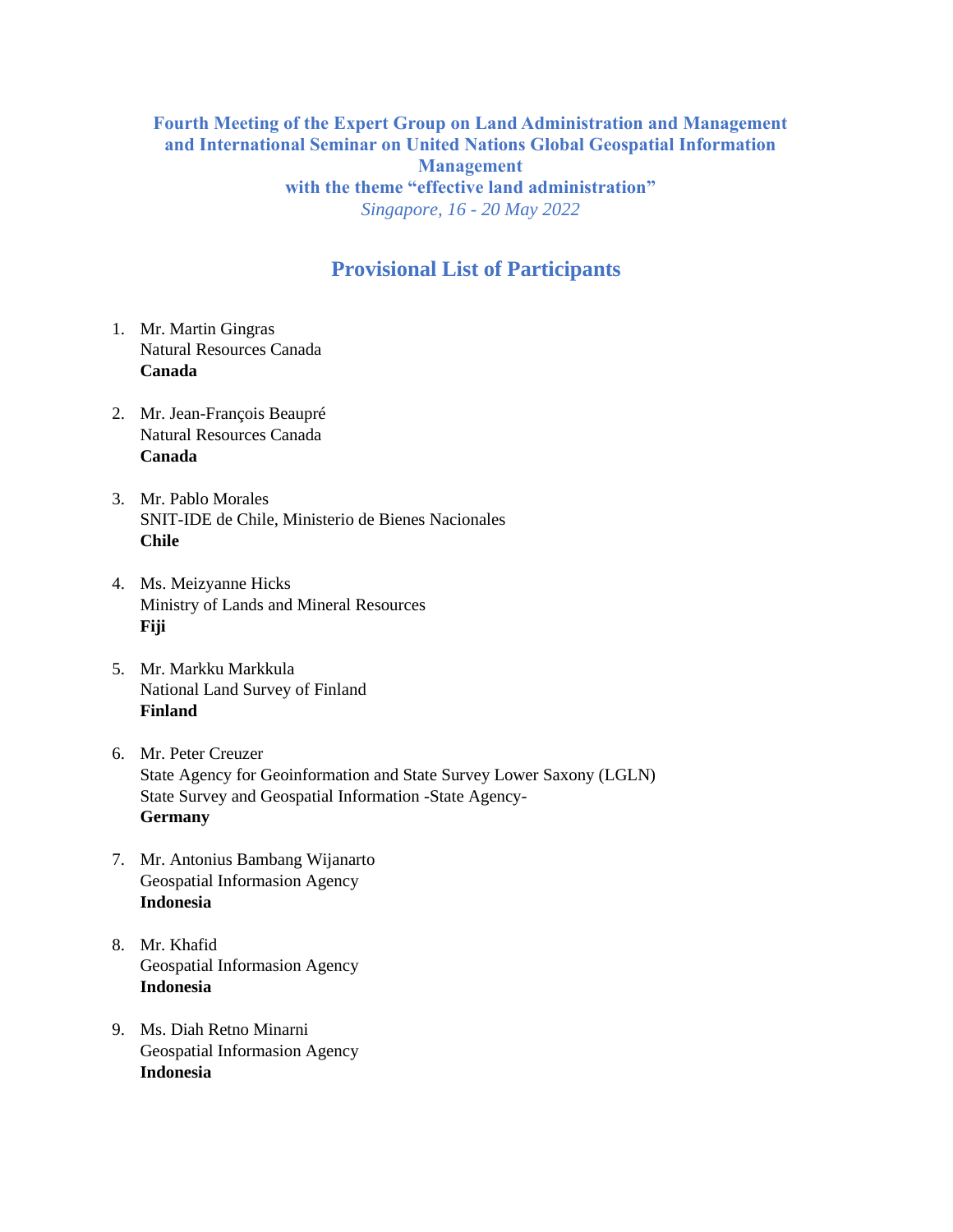- 10. Mr. Muhammad Nurman Geospatial Informasion Agency **Indonesia**
- 11. Mr. Almaz Abdiev State Agency for Land Resources **Kyrgyzstan**
- 12. Mr. Toitonov Meder GIZ **Kyrgyzstan**
- 13. Mr. Bayantumen Purevdorj Agency for Land Administration and Management, Geodesy and Cartography **Mongolia**
- 14. Mr. Kees de Zeeuw The Netherlands Cadastre, Land Registry and Mapping Agency **Netherlands**
- 15. Ms. Paula Dijkstra The Netherlands Cadastre, Land Registry and Mapping Agency **Netherlands**
- 16. Ms. Eva-Maria Unger The Netherlands Cadastre, Land Registry and Mapping Agency **Netherlands**
- 17. Ms. Emelyne V. Talabis Land Management Bureau **Philippines**
- 18. Ms. Marlou P. Alutaya Land Management Bureau **Philippines**
- 19. Ms. Ma. Gina F. Pascua Land Management Bureau **Philippines**
- 20. Mr. Adbulmajeed AlKhaldi General Authority for Survey and Geospatial Information **Saudi Arabia**
- 21. Mr. Colin Low Singapore Land Authority **Singapore**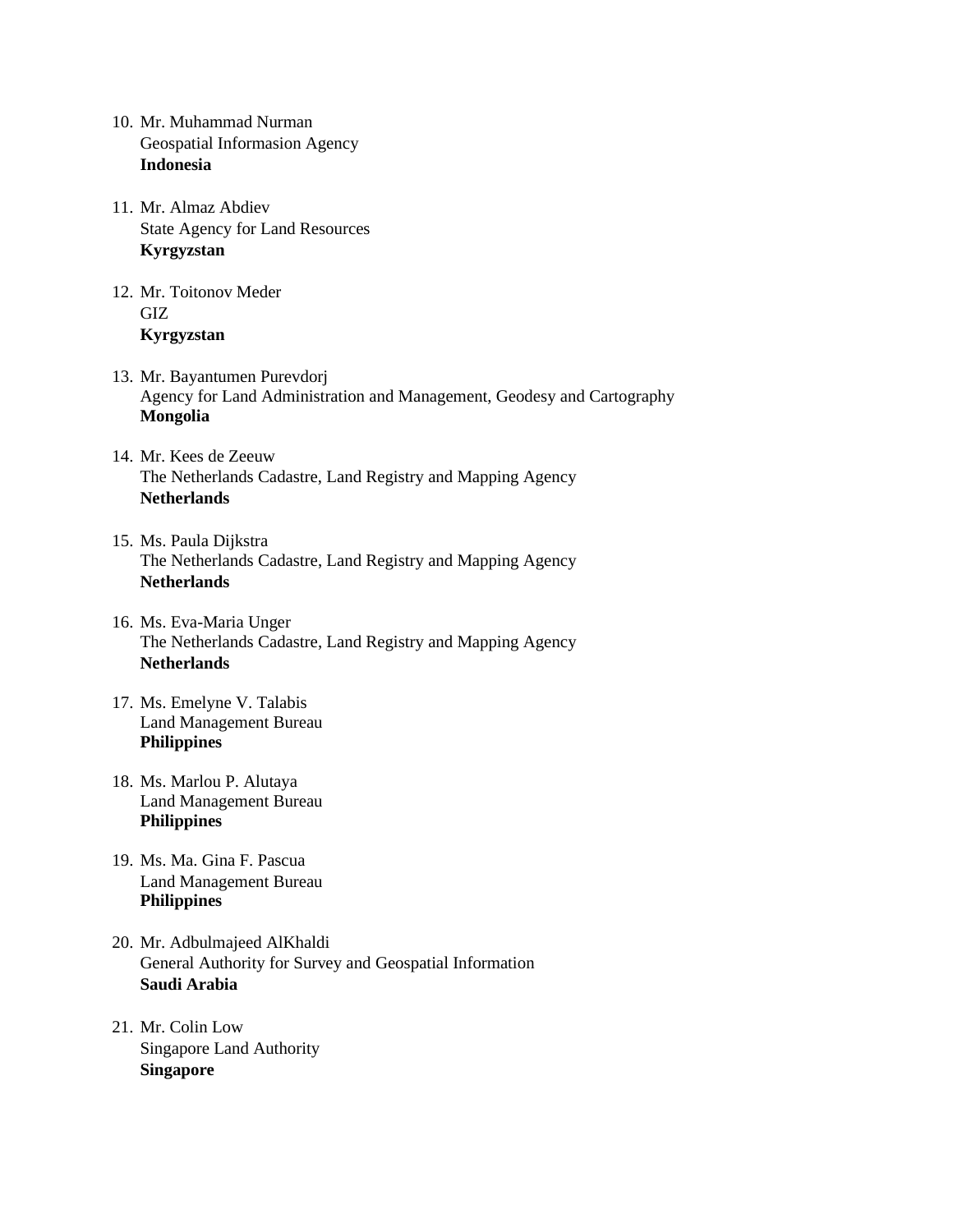- 22. Ms. Quah Ley Hoon Maritime and Port Authority of Singapore **Singapore**
- 23. Mr. Thai Low Ying Huang Maritime and Port Authority of Singapore **Singapore**
- 24. Ms. Pearlyn Pang Maritime and Port Authority of Singapore **Singapore**
- 25. Mr. Gangyi Sun Maritime and Port Authority of Singapore **Singapore**
- 26. Mr. Victor Khoo Singapore Land Authority **Singapore**
- 27. Mr. Kean Huat Soon Singapore Land Authority **Singapore**
- 28. Mr. Hua Seng Tan Singapore Land Authority **Singapore**
- 29. Ms. Sandy Teo Singapore Land Authority **Singapore**
- 30. Mr. David Tay Singapore Land Authority **Singapore**
- 31. Mr. Evert Mulder Singapore Land Authority **Singapore**
- 32. Ms. Mitsy Ng Singapore Land Authority **Singapore**
- 33. Mr. Defu Wu Singapore Land Authority **Singapore**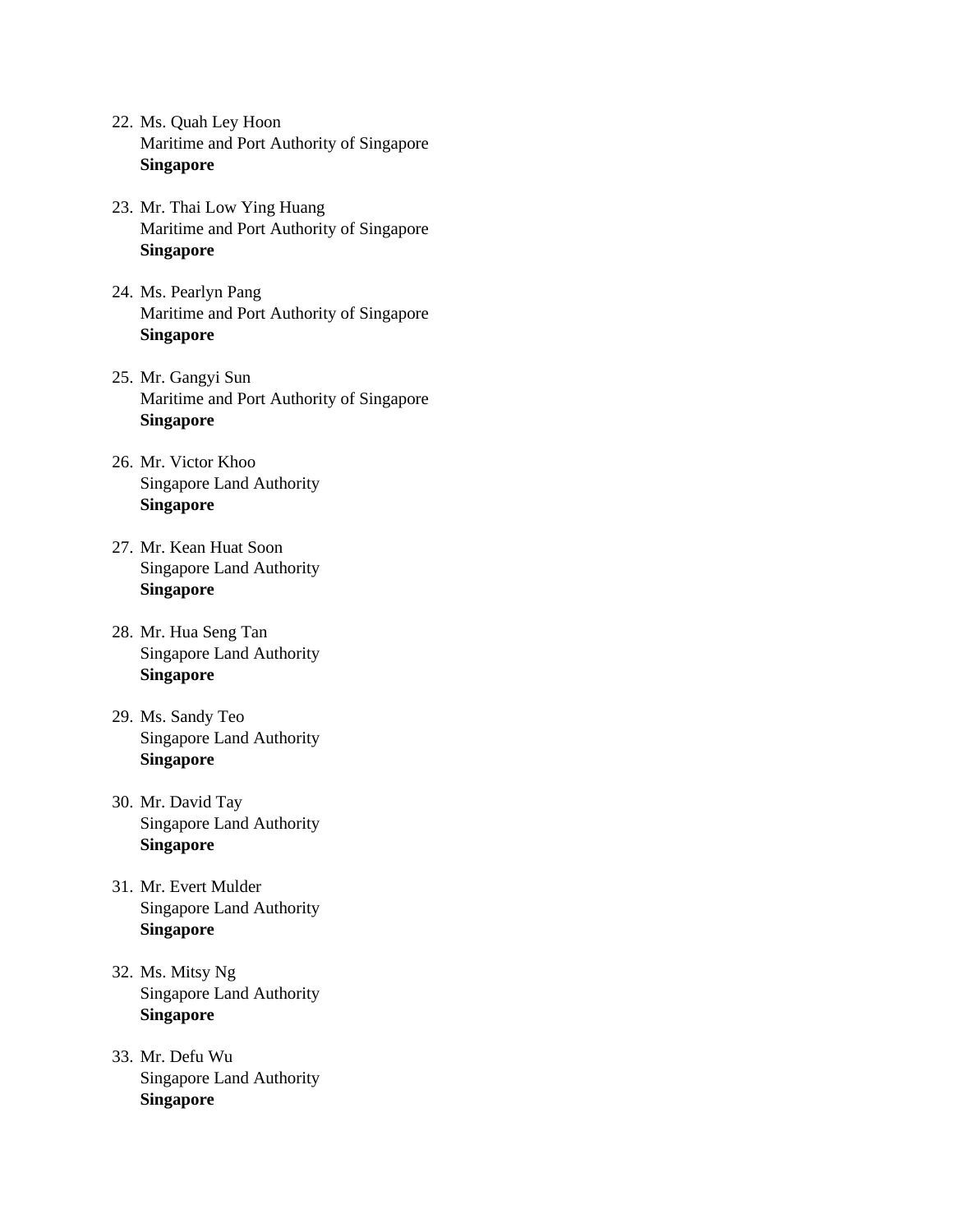- 34. Mr. Mohamed Thamby Mohamed Rafeek Survey Department **Sri Lanka**
- 35. Ms. Glenda Heikerk Management Instituut Grondregistratie- en Landinformatie Systeem (Management Institute for Land registration and Information System) (MI-GLIS) **Suriname**
- 36. Ms. Magdalena Andersson Lantmäteriet, Swedish Mapping, Cadastral and Land Registration Authority **Sweden**
- 37. Ms. Johanna Froejdenlund Lantmäteriet, Swedish Mapping, Cadastral and Land Registration Authority **Sweden**
- 38. Mr. Iskandar Mirzoev State Committee of Land Management and Geodesy **Tajikistan**
- 39. Mr. Qurbonzoda Foteh State Committee of Land Management and Geodesy **Tajikistan**
- 40. Mr. Behruz Ilnazarov Deutsche Gesellschaft für Internationale Zusammenarbeit (GIZ) GmbH **Tajikistan**
- 41. Mr. John Nyberg National Oceanic and Atmospheric Administration **United States of America**
- 42. Mr. Zokirov Sherzod Cadastral Agency **Uzbekistan**
- 43. Mr. Ashirov Jamshid The Chamber of State Cadasters **Uzbekistan**
- 44. Mr. Keran Wang **ESCAP**